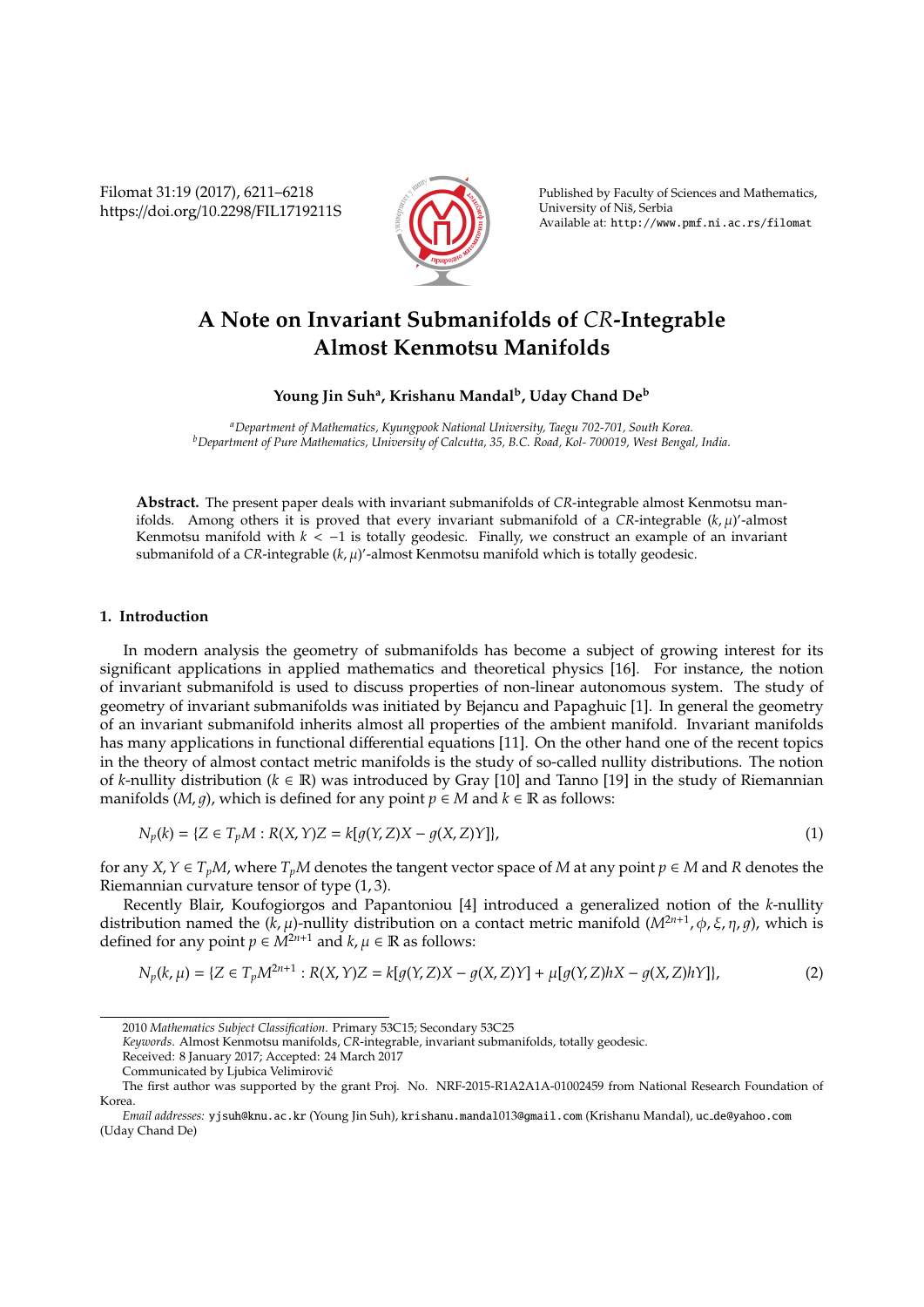where  $h = \frac{1}{2} \mathcal{L}_{\xi} \phi$  and  $\mathcal{L}$  denotes the Lie differentiation.

In [8], Dileo and Pastore introduced the notion of  $(k, \mu)'$ -nullity distribution, another generalized notion  $\ln$  [8], Dileo and Pastore introduced the notion of  $(k, \mu)'$ -nullity distribution, another generalized notion of the *k*-nullity distribution, on an almost Kenmotsu manifold (*M*2*n*+<sup>1</sup> , φ, ξ, η, 1), which is defined for any point  $p \in M^{2n+1}$  and  $k, \mu \in \mathbb{R}$  as follows:

$$
N_p(k,\mu)' = \{ Z \in T_p M^{2n+1} : R(X,Y)Z = k[g(Y,Z)X - g(X,Z)Y] + \mu[g(Y,Z)h'X - g(X,Z)h'Y] \},
$$
\n(3)

where  $h' = h \circ \phi$ .

On the other hand, Kenmotsu [13] introduced a special class of almost contact metric manifolds named Kenmotsu manifolds nowadays. Almost Kenmotsu manifolds satisfying some nullity conditions were investigated by De and Mandal [6], Dileo and Pastore [7, 8], Wang and Liu [20–23] and many others. We refer the reader to ([7], [23]) for more related results on  $(k, \mu)'$ -nullity distribution on almost Kenmotsu manifolds. A normal almost Kenmotsu manifold is said to be a Kenmotsu manifold [12], thus, it is of interest to generalize some results on Kenmotsu manifolds to almost Kenmotsu manifolds.

An invariant submanifold of an almost contact manifold is a submanifold for which the structure tensor field  $\phi$  maps tangent vectors into tangent vectors. There is a well-known result of Kon [14] that an invariant submanifold of a Sasakian manifold is totally geodesic, provided the second fundamental form of the immersion is covariantly constant. Generally an invariant submanifold of a Sasakian manifold needs not to be totally geodesic. In a recent paper De and Majhi [5] studied invariant submanifolds of Kenmotsu manifolds and obtain a necessary condition for a three dimensional invariant submanifold of a Kenmotsu manifold to be totally geodesic. Also in [15], Mangione studied invariant submanifolds of Kenmotsu manifolds and some conditions that these submanifolds are totally geodesic. Besides these invariant submanifolds of Lorentzian para-Sasakian manifolds were studied by Özgür and Murathan [18]. Moreover invariant submanifolds have been studied by Endo [9], Murathan et al. [17] and many others.

As far as we know, submanifolds of almost Kenmotsu manifolds have not yet been studied. In this paper, we initiate the study of submanifolds of almost Kenmotsu manifolds. In fact, in this paper, we classify invariant submanifolds of *CR*-integrable almost Kenmotsu manifolds:

**Theorem 1.1.** *Any invariant submanifold of a CR-integrable almost Kenmotsu manifold is a minimal submanifold.*

**Theorem 1.2.** *Every invariant submanifold of a CR-integrable* (*k*, µ) 0 *-almost Kenmotsu manifold with k* < −1 *is totally geodesic.*

This paper is organized in the following way. In Section 2, we discuss about submanifolds. In the next section we recall some well known basic formulas and properties of almost Kenmotsu manifolds. We study invariant submanifolds of *CR*-integrable almost Kenmotsu manifolds in Section 4. Next, Section 5 is devoted for the detailed proof of Theorems 1.1 and 1.2 respectively. This paper ends with an example of an invariant submanifold of a CR-integrable almost Kenmotsu manifold with (k, µ)'-nullity distribution which is totally geodesic.

### **2. Basic Concepts**

Let  $(M, g)$  be an *n*-dimensional Riemannian submanifold of an  $(n + d)$ -dimensional Riemannian manifold (*M*<sup>∂</sup>,  $\tilde{q}$ ). We denote by  $\tilde{V}$  the operator of covariant differentiation on *M*. We write

$$
\tilde{\nabla}_X Y = \nabla_X Y + \alpha(X, Y),\tag{4}
$$

where  $\nabla_X Y$  is the tangential component of  $\tilde{\nabla}_X Y$  and  $\alpha(X, Y)$  is the normal component of  $\tilde{\nabla}_X Y$ . Then it has been proved that  $∇$  is the operator of covariant differentiation with respect to the induced metric q on *M*. We call  $\nabla$  the induced connection and  $\alpha$  the second fundamental form of *M* (or, of the corresponding immersion *i*).

Now, let *N* be a normal vector field on *M* and *X* be a tangent vector field on *M*, we put

$$
\tilde{\nabla}_X N = -A_N X + \nabla_X^{\perp} N,\tag{5}
$$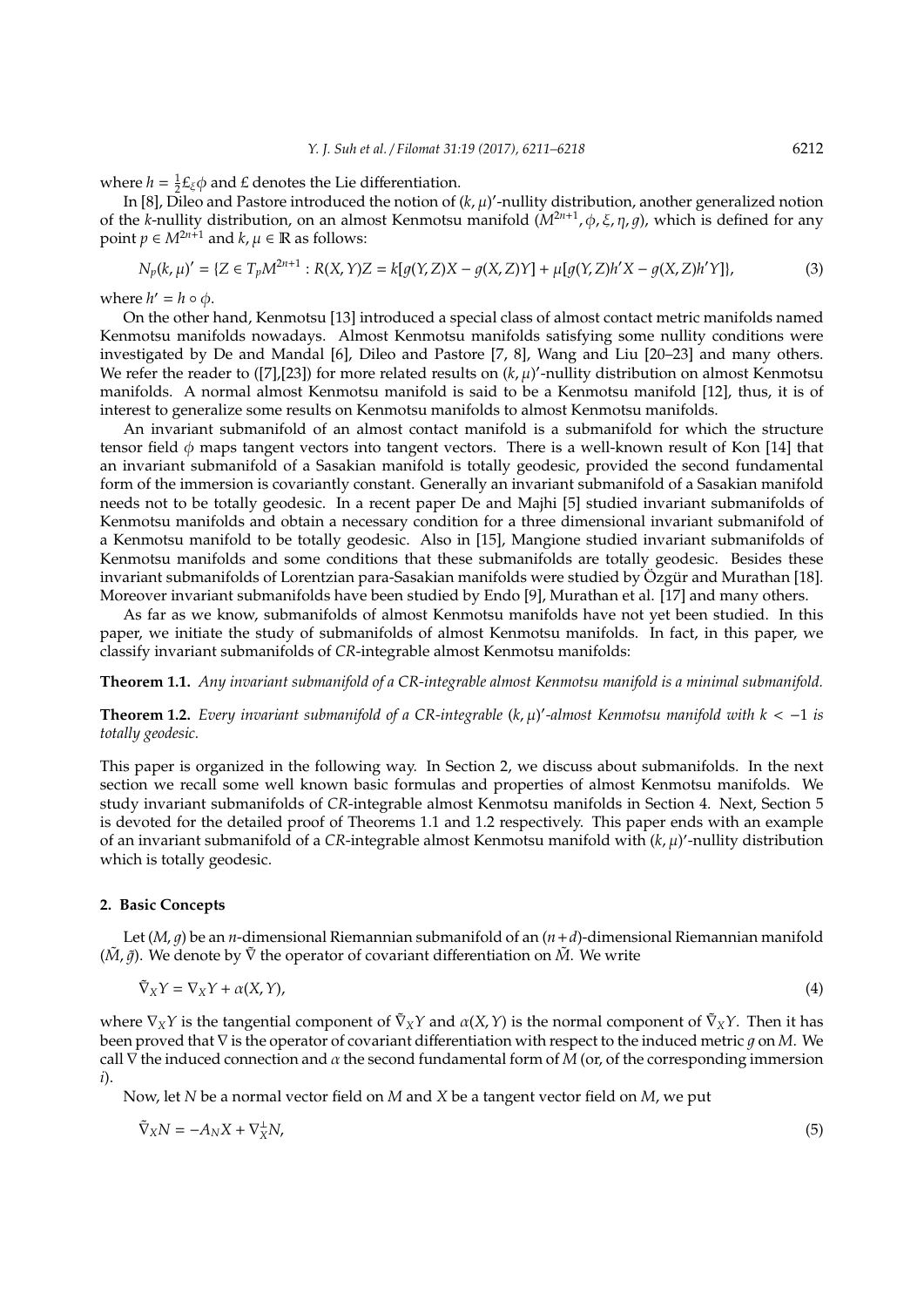where  $A_N X$  and  $\nabla_X^{\perp} N$  are the tangential and normal components of  $\tilde{\nabla}_X N$ , respectively. *A* and  $\alpha$  are related by the equation

$$
g(\alpha(X, Y), N) = g(A_N X, Y),
$$

for all  $X, Y \in TM$  and  $N \in T^{\perp}M$ . *A* is called the associated second fundamental form to  $\alpha$ , or, simply the second fundamental form of *M*. It is known that  $\nabla^{\perp}$  is a metric connection in  $T^{\perp}M$ .

Equations (4) and (5) are called the Gauss and Weingarten formula respectively.

A submanifold *M* is called totally geodesic if  $\alpha(X, Y) = 0$ , for all  $X, Y \in TM$ . It means that the geodesics in  $M$  are also geodesic in  $\tilde{M}$ .

A submanifold *M* is called totally umbilical if  $\alpha(X, Y) = q(X, Y)H$ , where *H* is called the mean curvature vector. If  $H = 0$ , we say the submanifold is minimal. From the definition it is clear that any totally geodesic submanifold is obviously a minimal submanifold.

#### **3. Almost Kenmotsu Manifolds**

Let us consider  $\tilde{M}^{2n+1}$  be an almost contact metric manifold with almost contact structure  $(\phi, \xi, \eta, q)$ given by a (1, 1)-tensor field  $\phi$ , a characteristic vector field  $\xi$ , a 1-form  $\eta$  and a compatible metric q satisfying the conditions [2, 3]

$$
\phi^2 = -I + \eta \otimes \xi, \ \phi(\xi) = 0, \ \eta(\xi) = 1, \ \eta \circ \phi = 0,
$$

 $q(\phi X, \phi Y) = q(X, Y) - \eta(X)\eta(Y),$ 

for any vector fields *X* and *Y* of *TM*. The fundamental 2-form  $\Phi$  is defined by  $\Phi(X, Y) = g(X, \phi Y)$  for any vector fields *X* and *Y* of  $T\widetilde{M}^{2n+1}$ . The condition for an almost contact metric manifold being normal is equivalent to vanishing of the (1, 2)-type torsion tensor  $N_{\phi}$ , defined by  $N_{\phi} = [\phi, \phi] + 2d\eta \otimes \xi$ , where  $[\phi, \phi]$ is the Nijenhuis torsion of  $\phi$  [2].

An almost contact metric manifold  $\tilde{M}^{2n+1}$  with almost contact structure ( $\phi$ ,  $\xi$ ,  $\eta$ ,  $g$ ) is said to be an almost Kenmotsu manifold if the 1-form  $\eta$  is closed and  $d\Phi = 2\eta \wedge \Phi$ . Obviously, a normal almost Kenmotsu manifold is a Kenmotsu manifold.

Let  $\tilde{M}^{2n+1}$  be an almost Kenmotsu manifold. Let in an almost Kenmotsu manifold the two tensor fields *h* and *l* are defined by  $h = \frac{1}{2}E_{\xi}\phi$  and  $l = R(\cdot, \xi)\xi$ . The tensor fields *l* and *h* are symmetric and satisfy the following relations [7]:

$$
h\xi = 0, l\xi = 0, tr(h) = 0, tr(h\phi) = 0, h\phi + \phi h = 0,
$$
\n(6)

$$
\tilde{\nabla}_X \xi = X - \eta(X)\xi - \phi h X (\Rightarrow \nabla_{\xi} \xi = 0),\tag{7}
$$

$$
\phi l \phi - l = 2(h^2 - \phi^2),\tag{8}
$$

$$
\tilde{R}(X,Y)\xi = \eta(X)(Y - \phi hY) - \eta(Y)(X - \phi hX) + (\tilde{\nabla}_Y \phi h)X - (\tilde{\nabla}_X \phi h)Y,\tag{9}
$$

for any vector fields  $X, Y$  of  $T\tilde{M}$  and  $\tilde{R}$  is the curvature tensor of  $\tilde{M}$ . It is well known that a normal almost contact manifold is a *CR*-manifold. Now considering an almost Kenmotsu manifold we have  $[X, Y] - [\phi X, \phi Y] \in \mathcal{D}$  for any  $X, Y \in \mathcal{D}$ , since  $d\eta = 0$ , where  $\mathcal{D}$  is the contact distribution. Hence the structure is *CR*-integrable if and only if  $[\phi X, \phi Y] - [X, Y] - \phi([\phi X, Y] + [X, \phi Y]) = 0$  on *D*, which is equivalent to the vanishing of  $N_{\phi}$  on  $\mathcal{D}$ , that is to the request that the integral manifolds of  $\mathcal D$  are Kähler. Now we present some properties of *CR*-integrable almost Kenmotsu manifolds as follows:

**Lemma 3.1.** ([7]) An almost Kenmotsu manifold ( $\tilde{M}^{2n+1}$ ,  $\phi$ ,  $\xi$ ,  $\eta$ ,  $g$ ) is a Kenmotsu manifold if and only if  $h = 0$  and *the integral submanifolds of the contact distribution*  $D$  *are Kählerian manifolds.*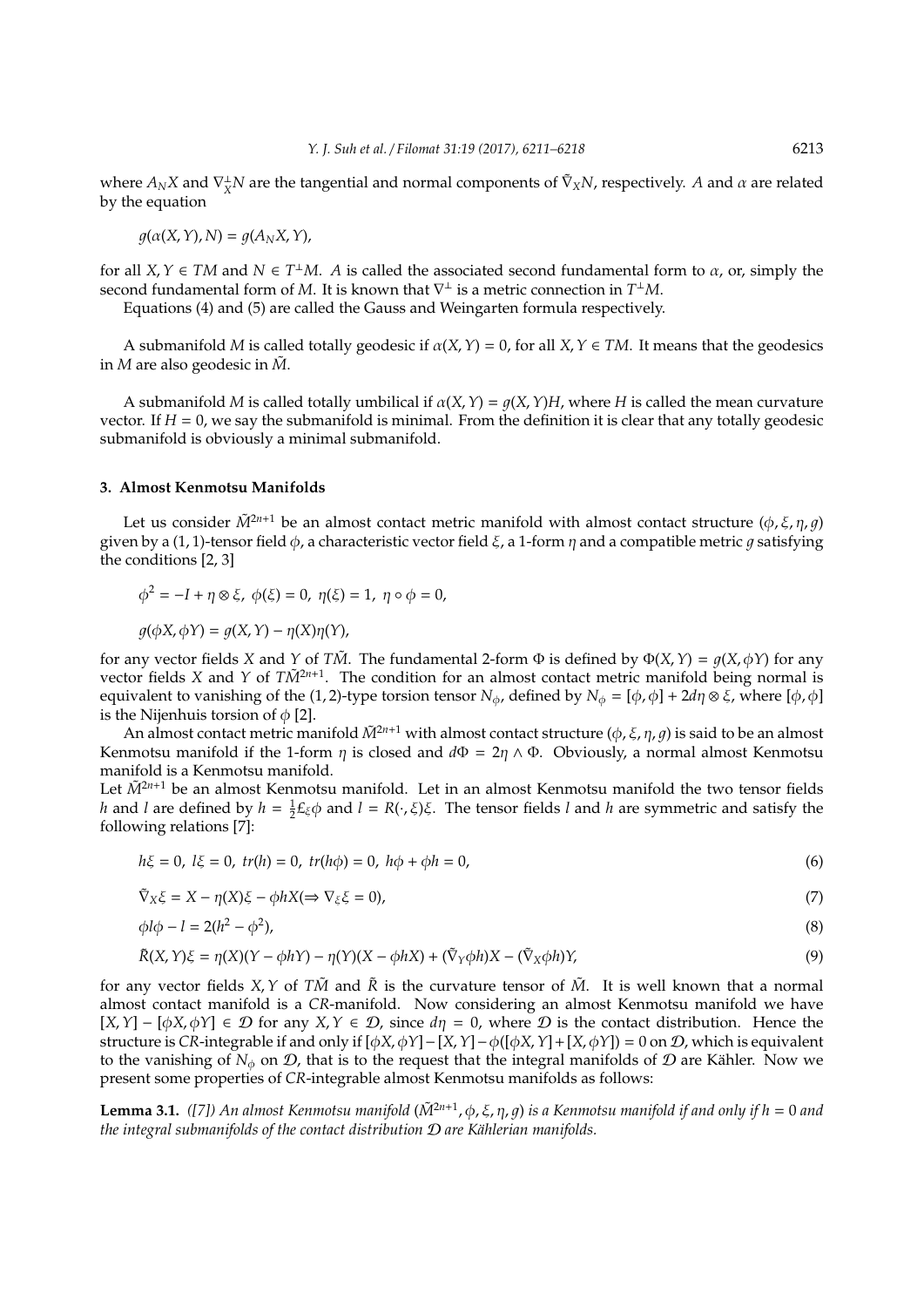**Lemma 3.2.** ([8]) In an almost Kenmotsu manifold ( $\tilde{M}^{2n+1}$ , φ, ξ, η, g) the distribution *D* has Kähler leaves if and *only if*

$$
(\tilde{\nabla}_X \phi)(Y) = g(\phi X + hX, Y)\xi - \eta(Y)(\phi X + hX),\tag{10}
$$

*for any X*,  $Y \in T\tilde{M}$ .

From Lemma 3.1 it follows that an almost Kenmotsu manifold with *CR*-integrable structure is a Kenmotsu manifold if and only if *h* = 0. That is, a Kenmotsu manifold is an almost Kenmotsu manifold with *CR*-integrable structure, but the converse is not necessary true.

An almost Kenmotsu manifold with  $\xi$  belonging to the  $(k, \mu)'$ -nullity distribution is called  $(k, \mu)'$ -almost Kenmotsu manifold. In a  $(k, \mu)$ '-almost Kenmotsu manifold we have [8]

$$
\tilde{R}(X,Y)\xi = k[\eta(Y)X - \eta(X)Y] - 2[\eta(Y)h'X - \eta(X)h'Y],
$$
\n(11)

where  $k \in \mathbb{R}$ . The (1, 1)-type symmetric tensor field  $h' = h \circ \phi$  is anticommuting with  $\phi$  and  $h' \xi = 0$ . Also it is clear that

$$
h = 0 \Leftrightarrow h' = 0, \ \ h'^2 = (k+1)\phi^2 (\Leftrightarrow h^2 = (k+1)\phi^2)
$$
\n(12)

and the tensor field *h* maps tangent vectors into tangent vectors. Let  $X \in \mathcal{D}$  be the eigen vector of *h*' corresponding to the eigen value  $\lambda$ . Then from (12) it is clear that  $\lambda^2 = -(k+1)$ , a constant. Hence  $k \le -1$  and  $\lambda = \pm \sqrt{-k-1}$ . Let us denote the distribution orthogonal to  $\xi$  by  $D$  and defined by  $D = Ker(\eta) = Im(\phi)$ . In an almost Kenmotsu manifold, since  $\eta$  is closed,  $\mathcal D$  is an integrable distribution. We denote the eigenspaces associated with *h'* by [ $\lambda$ ]' and [− $\lambda$ ]' corresponding to the non-zero eigen values  $\lambda$  and  $-\lambda$  of *h'* respectively.

#### **4. Invariant Submanifolds of** *CR***-Integrable Almost Kenmotsu Manifolds**

A submanifold *M* of a *CR*-integrable almost Kenmotsu manifold  $\tilde{M}$  is invariant if  $\phi(TM) \subset TM$ . Let us assume that *M* be an invariant submanifold of a *CR*-integrable almost Kenmotsu manifold *M*˜ . From (4) we obtain

$$
\tilde{\nabla}_X Y = \nabla_X Y + \alpha(X, Y). \tag{13}
$$

Putting  $Y = \xi$  and using (7) we have

$$
X - \eta(X)\xi - \phi hX = \nabla_X \xi + \alpha(X, \xi). \tag{14}
$$

Comparing tangential part and normal part we get

 $\nabla_X \xi = X - \eta(X)\xi - \phi hX$  (15)

and

$$
\alpha(X,\xi) = 0.\tag{16}
$$

Making use of (13) we obtain

$$
\tilde{\nabla}_X \phi Y - \phi(\tilde{\nabla}_X Y) = \nabla_X \phi Y - \phi(\nabla_X Y) + \alpha(X, \phi Y) - \phi \alpha(X, Y), \tag{17}
$$

which implies that

$$
(\tilde{\nabla}_X \phi)Y = (\nabla_X \phi)Y + \alpha(X, \phi Y) - \phi \alpha(X, Y). \tag{18}
$$

Using (10) we obtain

$$
g(\phi X + hX, Y)\xi - \eta(Y)(\phi X + hX) = (\nabla_X \phi)Y + \alpha(X, \phi Y) - \phi \alpha(X, Y). \tag{19}
$$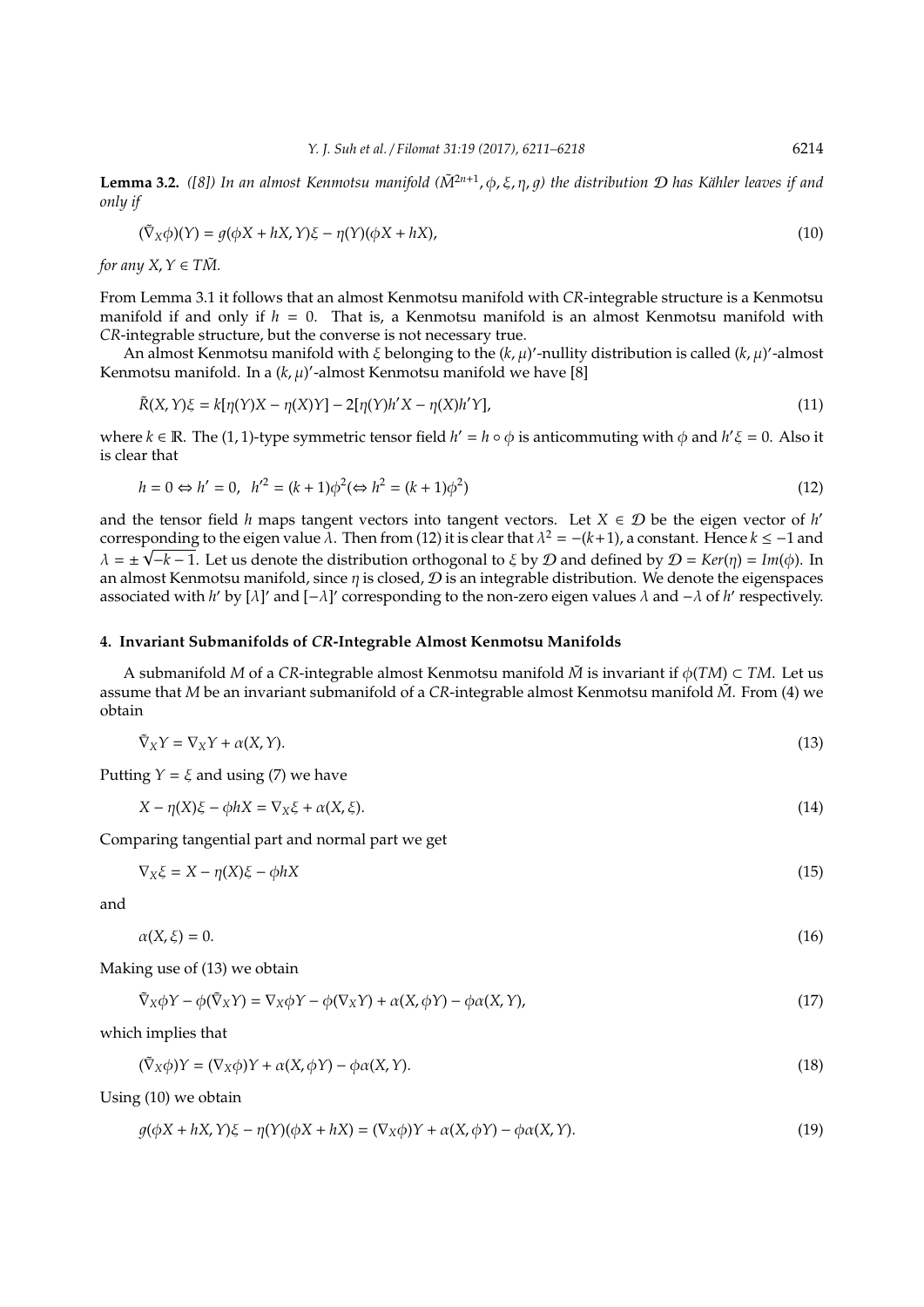Comparing tangential part and normal part we have

$$
(\nabla_X \phi)Y = g(\phi X + hX, Y)\xi - \eta(Y)(\phi X + hX)
$$
\n(20)

and

$$
\alpha(X, \phi Y) - \phi \alpha(X, Y) = 0. \tag{21}
$$

By the above discussions we can state the following:

**Proposition 4.1.** *Let M be an invariant submanifold of a CR-integrable almost Kenmotsu manifold M* such that ξ *is tangent to M. Then the following equations hold on M*

 $\alpha(X,\xi) = 0,$  (22)

$$
\nabla_X \xi = X - \eta(X)\xi - \phi hX,\tag{23}
$$

$$
(\nabla_X \phi)Y = g(\phi X + hX, Y)\xi - \eta(Y)(\phi X + hX),\tag{24}
$$

$$
\alpha(X, \phi Y) = \phi \alpha(X, Y), \tag{25}
$$

*for*  $X, Y \in TM$ .

**Proposition 4.2.** *An invariant submanifold of a CR-integrable almost Kenmotsu manifold is an almost Kenmotsu manifold.*

## **5. Proof of the Main Theorems**

*Proof of Theorem 1.1.* Let *M* be an invariant submanifold of a *CR*-integrable almost Kenmotsu manifold *M*<sup>a</sup> and {*e*<sub>1</sub>, *e*<sub>2</sub>, ..., *e*<sub>*n*</sub>, φ*e*<sub>1</sub>, φ*e*<sub>2</sub>, ..., φ*e*<sub>*n*</sub>, ξ} be a φ-basis of *TM*. Now we get

trace 
$$
\alpha = \sum_{i=1}^{n} [\alpha(e_i, e_i) + \alpha(\phi e_i, \phi e_i)] + \alpha(\xi, \xi).
$$
 (26)

By Proposition 4.1 we obtain

$$
\alpha(X,\xi) = 0, \text{ which implies } \alpha(\xi,\xi) = 0,
$$
\n
$$
(27)
$$

and

 $\alpha(\phi e_i, \phi e_i) = \phi \alpha(\phi e_i, e_i) = \phi^2 \alpha(e_i, e_i) = -\alpha(e_i)$  $,e_i$ ). (28)

Substituting (27) and (28) in (26) yields

trace 
$$
\alpha = \sum_{i=1}^{n} [\alpha(e_i, e_i) + \alpha(\phi e_i, \phi e_i)] = 0.
$$
 (29)

Therefore *M* is a minimal submanifold. This completes the proof.

*Proof of Theorem 1.2.* Let *M* be an invariant submanifold of a CR-integrable ( $k$ ,  $\mu$ )'-almost Kenmotsu manifold  $\tilde{M}$ . Let *X*, *Y*  $\in TM$ . Since the tensor field *h*' maps tangent vectors into tangent vectors, by (11) it follows that *R*˜ (*X*,*Y*)ξ is a vector field tangent to the submanifold. Then we have from the equation of Gauss ([24], pp. 70)

$$
(\nabla_X \alpha)(Y, \xi) = (\nabla_Y \alpha)(X, \xi), \tag{30}
$$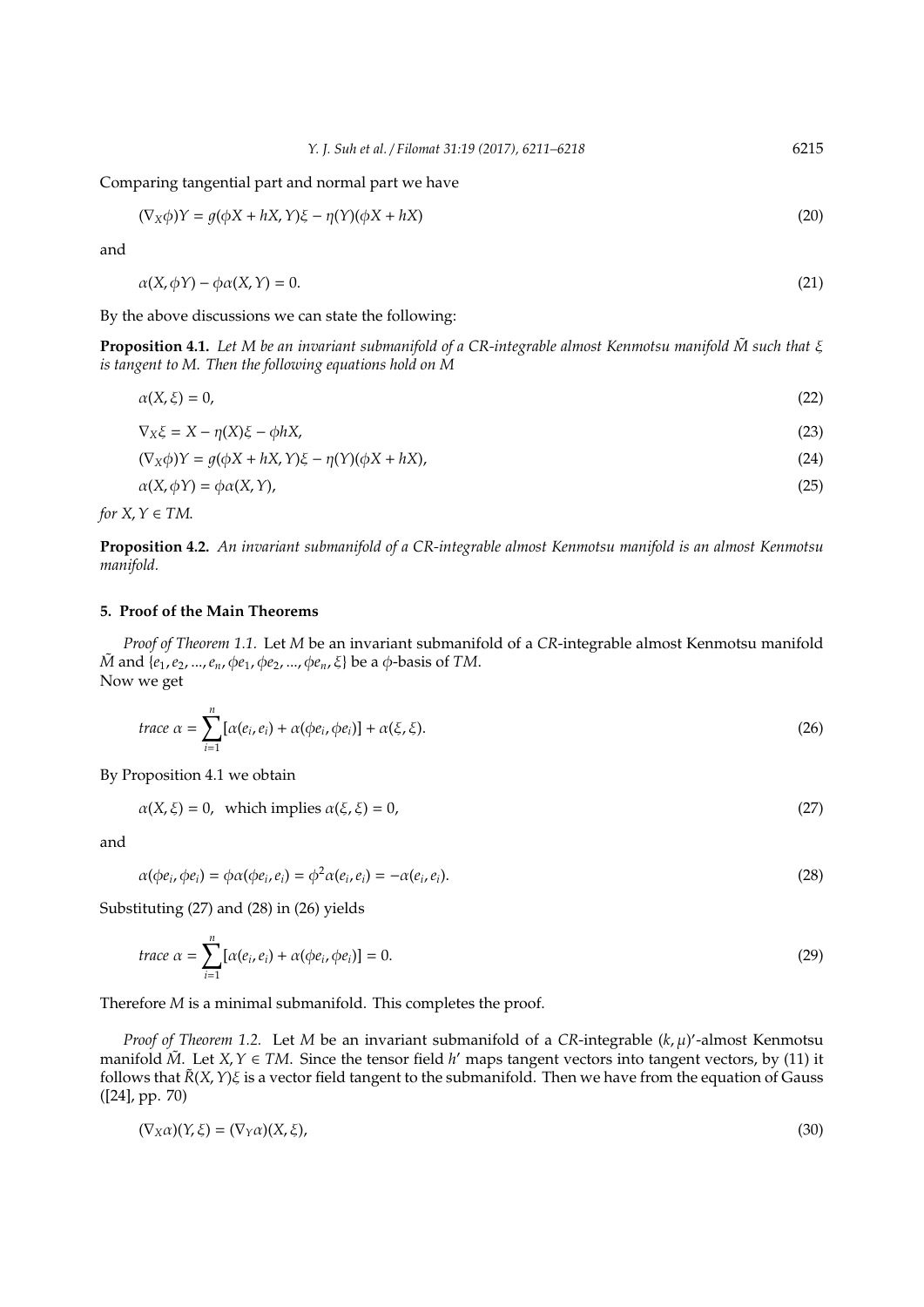which implies

$$
\nabla_X^{\perp} \alpha(Y, \xi) - \alpha(\nabla_X Y, \xi) - \alpha(Y, \nabla_X \xi) = \nabla_Y^{\perp} \alpha(X, \xi) - \alpha(\nabla_Y X, \xi) - \alpha(X, \nabla_Y \xi). \tag{31}
$$

Using (22) we get

$$
\alpha(Y, \nabla_X \xi) = \alpha(X, \nabla_Y \xi). \tag{32}
$$

Taking account of (23) we obtain

$$
\alpha(X,Y) - \eta(X)\alpha(Y,\xi) + \alpha(Y,h'X) = \alpha(X,Y) - \eta(Y)\alpha(X,\xi) + \alpha(X,h'Y),\tag{33}
$$

which implies that

$$
\alpha(h'X,Y) = \alpha(h'Y,X). \tag{34}
$$

**Case 1:** Let us consider that  $X \in [\lambda]'$  and  $Y \in [-\lambda]'$ . Then

 $\alpha(h'X, Y) = \lambda \alpha(X, Y)$  and  $\alpha(X, h'Y) = -\lambda \alpha(X, Y).$  (35)

Making use of (34) and (35) we have

$$
\lambda \alpha(X, Y) = -\lambda \alpha(Y, X), \tag{36}
$$

that is,

$$
2\lambda \alpha(X,Y)=0.
$$

Since  $\lambda \neq 0$ ,  $\alpha(X, Y) = 0$ , which implies that *M* is totally geodesic.

**Case 2:** Let us consider that  $X \in [-\lambda]'$  and  $Y \in [\lambda]'$ . Similarly, we can conclude that *M* is totally geodesic. **Case 3:** Let us consider that  $X, Y \in [\lambda]'$ . Since  $[\lambda]' = \phi[-\lambda]'$ , we can state  $Y = \phi Z$  with  $Z \in [-\lambda]$ . Then  $\alpha(X, Y) = \alpha(X, \phi Z) = \phi \alpha(X, Z) = 0$ , because of Case 1, which implies that *M* is totally geodesic. This completes the proof.

#### **6. Example**

In this section, we construct an example of an invariant submanifold of an almost Kenmotsu manifold such that  $\xi$  belongs to the  $(k, \mu)'$ -nullity distribution and  $h' \neq 0$ . We consider 5-dimensional manifold  $\tilde{M} = \{(x, y, z, u, v) \in \mathbb{R}^5\}$ , where  $(x, y, z, u, v)$  are the standard coordinates in  $\mathbb{R}^5$ . Let  $\xi$ , *e*<sub>2</sub>, *e*<sub>3</sub>, *e*<sub>4</sub>, *e*<sub>5</sub> are five vector fields in  $\mathbb{R}^5$  which satisfies [8]

 $[\xi, e_2] = -2e_2$ ,  $[\xi, e_3] = -2e_3$ ,  $[\xi, e_4] = 0$ ,  $[\xi, e_5] = 0$ ,  $[e_i, e_j] = 0$ , where  $i, j = 2, 3, 4, 5$ .

Let  $q$  be the Riemannian metric defined by

$$
g(\xi, \xi) = g(e_2, e_2) = g(e_3, e_3) = g(e_4, e_4) = g(e_5, e_5) = 1
$$
  
and 
$$
g(\xi, e_i) = g(e_i, e_j) = 0 \text{ for } i \neq j; i, j = 2, 3, 4, 5.
$$

Let  $\eta$  be the 1-form defined by  $\eta(Z) = g(Z, \xi)$ , for any  $Z \in T\tilde{M}$ . Let  $\phi$  be the (1, 1)-tensor field defined by

$$
\phi(\xi) = 0, \ \phi(e_2) = e_4, \ \phi(e_3) = e_5, \ \phi(e_4) = -e_2, \ \phi(e_5) = -e_3.
$$

Using the linearity of  $\phi$  and  $q$  we have

$$
\eta(\xi) = 1, \ \phi^2 Z = -Z + \eta(Z)\xi \text{ and } g(\phi Z, \phi U) = g(Z, U) - \eta(Z)\eta(U),
$$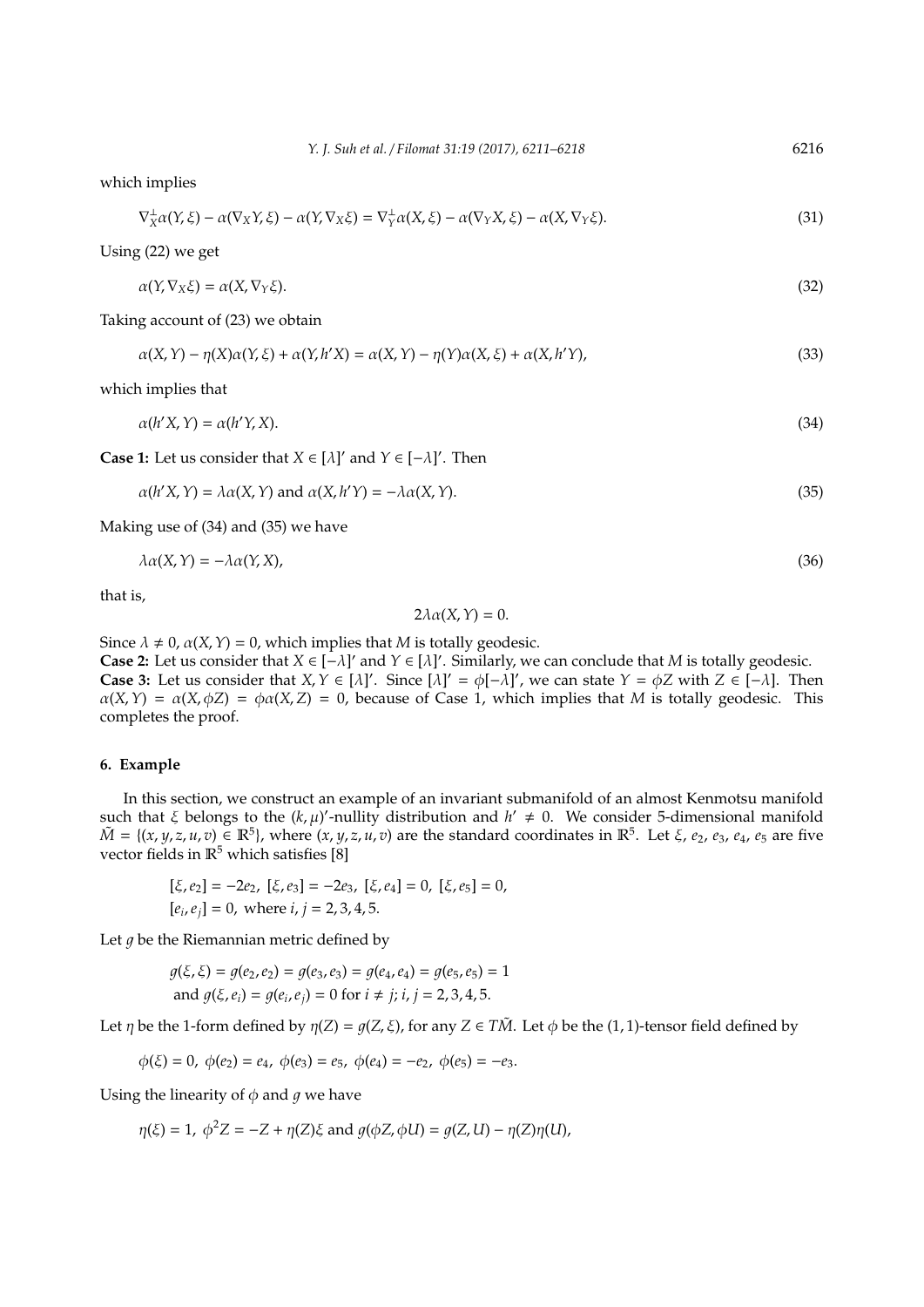for any  $Z, U \in T\tilde{M}$ . Moreover we obtain,

$$
h'\xi = 0
$$
,  $h'e_2 = e_2$ ,  $h'e_3 = e_3$ ,  $h'e_4 = -e_4$ ,  $h'e_5 = -e_5$  and  $h\xi = 0$ ,  $he_2 = e_4$ ,  $he_3 = e_5$ ,  $he_4 = e_2$ ,  $he_5 = e_3$ .

The Levi-Civita connection  $\tilde{V}$  of the metric tensor q is given by Koszul's formula which is given by

$$
2g(\tilde{\nabla}_XY,Z)=Xg(Y,Z)+Yg(Z,X)-Zg(X,Y)-g(X,[Y,Z])-g(Y,[X,Z])+g(Z,[X,Y]).
$$

Using Koszul's formula we get the following:

 $\tilde{\nabla}_{\xi}\xi = 0$ ,  $\tilde{\nabla}_{\xi}e_2 = 0$ ,  $\tilde{\nabla}_{\xi}e_3 = 0$ ,  $\tilde{\nabla}_{\xi}e_4 = 0$ ,  $\tilde{\nabla}_{\xi}e_5 = \xi$ ,  $\tilde{\nabla}_{e_2}\xi = 2e_2, \ \tilde{\nabla}_{e_2}e_2 = -2\xi, \ \tilde{\nabla}_{e_2}e_3 = 0, \ \tilde{\nabla}_{e_2}e_4 = 0, \ \tilde{\nabla}_{e_2}e_5 = 0,$  $\tilde{\nabla}_{e_3}\xi = 2e_3, \ \tilde{\nabla}_{e_3}e_2 = 0, \ \tilde{\nabla}_{e_3}e_3 = -2\xi, \ \tilde{\nabla}_{e_3}e_4 = 0, \ \tilde{\nabla}_{e_3}e_5 = 0,$  $\tilde{\nabla}_{e_4}\xi = 0$ ,  $\tilde{\nabla}_{e_4}e_2 = 0$ ,  $\tilde{\nabla}_{e_4}e_3 = 0$ ,  $\tilde{\nabla}_{e_4}e_4 = 0$ ,  $\tilde{\nabla}_{e_4}e_5 = 0$ ,  $\tilde{\nabla}_{e_5}\xi = 0$ ,  $\tilde{\nabla}_{e_5}e_2 = 0$ ,  $\tilde{\nabla}_{e_5}e_3 = 0$ ,  $\tilde{\nabla}_{e_5}e_4 = 0$ ,  $\tilde{\nabla}_{e_5}e_5 = 0$ .

In view of the above relations we have

$$
\tilde{\nabla}_X \xi = -\phi^2 X + h' X \text{ and } (\tilde{\nabla}_X \phi)Y = g(\phi X + hX, Y)\xi - \eta(Y)(\phi X + hX),
$$

for any  $X, Y \in T\tilde{M}$ .

Therefore, the structure ( $\phi$ ,  $\xi$ ,  $\eta$ ,  $q$ ) is an almost contact metric structure such that  $d\eta = 0$  and  $d\Phi = 2\eta \wedge \Phi$ , so that  $\tilde{M}$  is a *CR*-integrable almost Kenmotsu manifold.

Let *f* be an isometric immersion from *M* to  $\tilde{M}$  defined by  $f(x, y, z) = (x, y, z, 0, 0)$ . Let  $M = \{(x, y, z) \in \mathbb{R}^3 : (x, y, z) \neq (0, 0, 0)\}$  where  $(x, y, z)$  are the standard coordinates in  $\mathbb{R}^3$ . The vector fields in  $\mathbb{R}^3$  which satisfies

$$
[\xi, e_2] = -2e_2, [\xi, e_3] = -2e_3, [e_i, e_j] = 0, \text{ where } i, j = 2, 3.
$$

Let  $q$  be the Riemannian metric defined by

$$
g(\xi, \xi) = g(e_2, e_2) = g(e_3, e_3) = 1
$$
 and  $g(\xi, e_i) = g(e_i, e_j) = 0$  for  $i \neq j$ ;  $i, j = 2, 3$ .

Let  $\eta$  be the 1-form defined by  $\eta(Z) = q(Z, \xi)$ , for any  $Z \in TM$ . Let  $\phi$  be the (1, 1)-tensor field defined by

 $\phi(\xi) = 0$ ,  $\phi(e_2) = -e_3$ ,  $\phi(e_3) = e_2$ .

Using the linearity of  $\phi$  and q we have

$$
\eta(\xi) = 1, \ \phi^2 Z = -Z + \eta(Z)\xi \text{ and } g(\phi Z, \phi U) = g(Z, U) - \eta(Z)\eta(U),
$$

for any  $Z, U \in TM$ . Moreover we obtain,

 $h'$ <sub> $\xi$ </sub> = 0, *h*' $e_2$  =  $e_2$ , *h*' $e_3$  =  $e_3$  and  $h\xi$  = 0, *he*<sub>2</sub> =  $e_3$ , *he*<sub>3</sub> =  $-e_2$ .

The Levi-Civita connection  $\nabla$  of the metric tensor q is given by Koszul's formula which is given by

$$
2g(\nabla_X Y, Z) = Xg(Y, Z) + Yg(Z, X) - Zg(X, Y) - g(X, [Y, Z]) - g(Y, [X, Z]) + g(Z, [X, Y]).
$$

Using Koszul's formula we get the following:

$$
\nabla_{\xi}\xi = 0, \ \nabla_{\xi}e_2 = 0, \ \nabla_{\xi}e_3 = 0,
$$
  
\n
$$
\nabla_{e_2}\xi = 2e_2, \ \nabla_{e_2}e_2 = -2\xi, \ \nabla_{e_2}e_3 = 0,
$$
  
\n
$$
\nabla_{e_3}\xi = 2e_3, \ \nabla_{e_3}e_2 = 0, \ \nabla_{e_3}e_3 = -2\xi.
$$

In view of the above relations we have

$$
\nabla_X \xi = -\phi^2 X + h' X \text{ and } (\nabla_X \phi)Y = g(\phi X + hX, Y)\xi - \eta(Y)(\phi X + hX),
$$